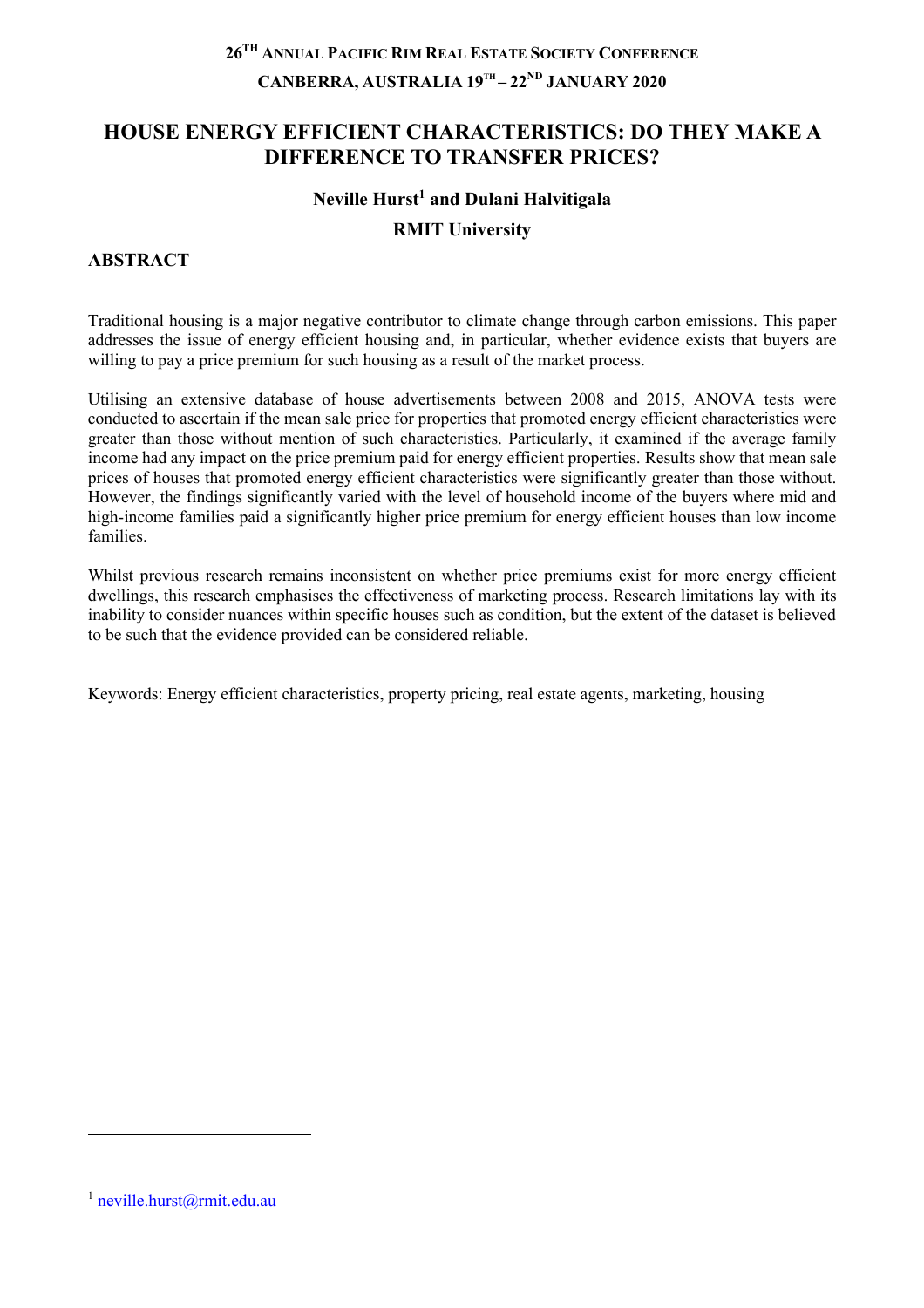### **INTRODUCTION**

The impact of anthropological activities upon the environment is well documented. Also, well documented is the impact of housing upon the environment through in-use Green House Gas (GHG) emissions. This study contributes to the discussion regarding the influence of residential energy efficient technologies, particularly solar technologies, on house transfer prices. It does this through the analysis of advertisements written and promulgated by real estate agents.

House advertisements scripted by real estate agents have been found to be useful in the interpretation of societal and market trends and have examined in numerous contexts (for examples see Pryce & Oates 2008; Collins & Kearns 2008; Beangstrom & Adendorff 2013). Therefore, advertisements are considered useful to interpret how house buyers are responding when energy efficient terminology is included within the advertisement. This is particularly so in house markets where energy performance disclosure is not mandatory, as is the case for Victoria, Australia, the region of interest for this research.

As these advertisements are purposed to be read by house buyers, they are scripted in a manner to appeal to, and solicit action by the buyer. To achieve this, agents would include, and where possible, highlight the unique features of the house they believe important to potential buyers. Thus, these advertisements can provide insight into how buyers are responding to the call for more energy efficient housing and whether or not they are paying a price premium to secure such housing. Residential real estate agents, as marketers of houses, are paid to facilitate successful exchange of ownership between willing sellers and willing buyers (Agboola, Ojo & Amidu 2012). How this is achieved differs from country to country but essentially the role is that of an intermediary and in many remunerated through success fees. Thus, the agent is incentivised to do all things appropriate to achieve successful outcomes for their clients (ibid). So, even though the agent may be personally indifferent about environmental issues, they will nonetheless seek to engage with the promotion of energy efficient technologies if they perceive it to be of benefit to the sales process.

However, as much of the world's housing stock was built prior to the growing concerns about climate change, homeowners need to retrofit energy efficient technologies into these existing houses if they sought to increase the efficiency of the dwelling. In doing so, they often believe their house should attain a price premium for the benefits they offer (Högberg 2013). This means low income buyers may be limited in their ability to acquire such housing and benefit from reduced energy bills. Therefore, it is important to understand if family income of house buyers influences a price premium for more energy efficient houses as doing so will further incentivise house owners to install such features where possible. If this is the case low income households are likely to be at a disadvantage and be subject to higher energy bills.

As described above, this research utilises a unique database of house advertisements to identify if there is a relationship between advertisements including lexis referring to energy efficient technologies and exchange price. The paper first proceeds with a review of the pertinent literature and then progresses to describe the rationale for the methodology adopted. Results are discussed together with findings and the paper concludes with recommendations for further research and government policy considerations.

### **LITERATURE REVIEW**

Housing is a significant contributor to green gas emissions (GHG) (Fuller & Crawford 2011). Although there have been considerable efforts to reduce the negative effects GHG, governments globally have struggled to arrest the increasing levels, with some scientists warning we are approaching critical, irreversible levels (Rogelj et al 2012; Barrett & Dannenberg 2013). With regard to housing, numerous strategic and individual attempts have been made to design and construct houses that are less impactive on the environment. These efforts, generally implemented through policy, are normally customised to recognise climatic nuances in order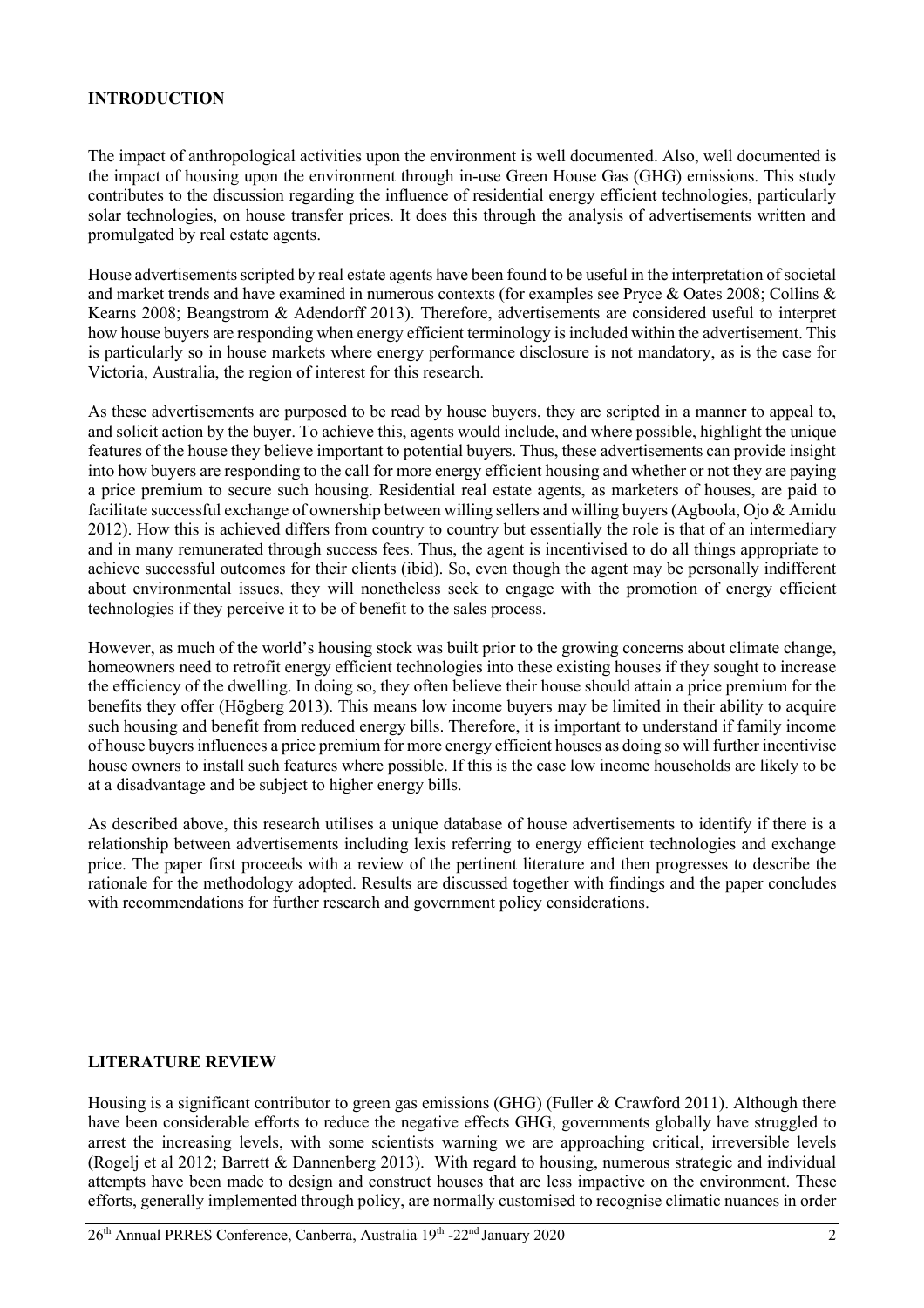to maximise their effectiveness (Morrissey, Moore & Horne 2011) with such policy efforts usually implemented through design and construction of new and renovated houses (Clune, Morrissey & Moore 2012). With regard to marketing and transfer price of established houses, disparate efforts have been made to develop frameworks to encourage market participants to engage positively with sustainable house attributes. These frameworks range from mandated enforcement of disclosure of house energy efficiency performance, through to a belief that natural market forces will create positive change (Brounen & Kok 2011; Golubchikov & Deda 2012). This research focusses on a housing market where no house energy performance disclosure existed and therefore, the remainder of this literature review is in this context.

House markets are typically transacted via intermediaries, generally referred to as real estate agents, who negotiate between buyers and sellers to achieve successful outcomes. In this process, agents create bespoke marketing strategies that generally include advertising to highlight the benefits of the house to buyers actively seeking a house. How agents engage with energy efficient technologies when advertising houses for sale has not been the subject of significant interest by researchers. However, whether or not more energy efficient houses attract a price premium has been of interest (for examples see Cerin, Hassel & Semenova 2014; Fuerst et al 2015; Fuerst & Warren-Myers 2018). Emerging evidence suggests a price premium is being attained for more energy efficient houses though this is not consistent and appears to be more discernible in markets requiring mandated performance disclosure discussed above. In non-regulated markets the evidence is less clear. However, if a premium is being paid, one method of identifying its existence to compare houses sold without energy efficient characteristics to those with. Nonetheless, gathering data to create reliable statistical models in a non-regulated market can be problematic. One means of doing this is through house advertisements.

Advertisements have provided researchers a rich source of data to observe property market trends and agent engagement. Pryce and Oates (2008) for example used house advertisements to understand how agents apply rhetoric in advertising to achieve successful outcomes. Racial exclusion in housing (Williams, Qualls & Grier 1995), meaning of place (Perkins, Thorns & Newton 2008), and changes in perspectives of coastal views (Collins & Kearns 2008) are examples of the forms of research undertaken utilising house advertisement content as data. Examining these advertisements for house energy efficient terminology and aligning this data with transfer price should therefore provide indicative insight whether or not more efficient houses are being sold at higher prices in a non-regulated market.

Considering the practice of real estate agency, and in particular house advertising and what observations can be made from it, it is first necessary to provide context by positioning theories that underpin buyer behaviour as they apply to house purchase. To this end, this literature review now considers two relevant theories, namely economic utility theory and high-involvement consumer theory. Conventional economic wisdom dictates that when acquiring a good of any type, buyers will seek to maximise their utility from the good acquired (Boelhouwer 2011). Utility is generally considered to be a measure of the "usefulness" a consumer obtains and can therefore be considered a personal construct (Frederiks, Stenner & Hobman 2015). Thus, when buying a house for example, buyers will evaluate the range of potentially complex and diverse elements that constitute housing in order to identify and prioritise those most desirable to them. These house elements would normally include things such as location, accommodation, character and appeal, and potentially, energy efficient technologies which are sometimes attractive to buyers (Banfi et al 2008; Bruegge, Carrión-Flores & Pope 2016). With regard to energy efficient technologies, buyers accept a certain level risk as to their performance capabilities as they are generally not able to assess them with respect to their own occupancy behaviours; an important component GHG emissions in housing (Bond 2011). Thus, decisions regarding house purchase and energy efficient technologies add to the overall complexity and risk of choosing well. Consumer behaviour researchers often describe such purchase behaviour in terms of low or high involvement.

With regard to consumer behaviour theory when acquiring products or services, researchers typically categorise them as high-involvement or low-involvement decisions and align these in terms of the associated risks (Koklifc & Vida 2009). Further, they also state high-involvement products and services are those that represent the consumer's personality, status and justifying lifestyle (Jansson, Marell & Nordlund 2011). While on the other hand, low-involvement products and services are those that are more mundane and therefore typically carry less risk. Considering these classifications, purchasing a house is obviously a high-involvement decision and carries risk that the desired utility may not be attained by the buyer. Drawing these two paradigms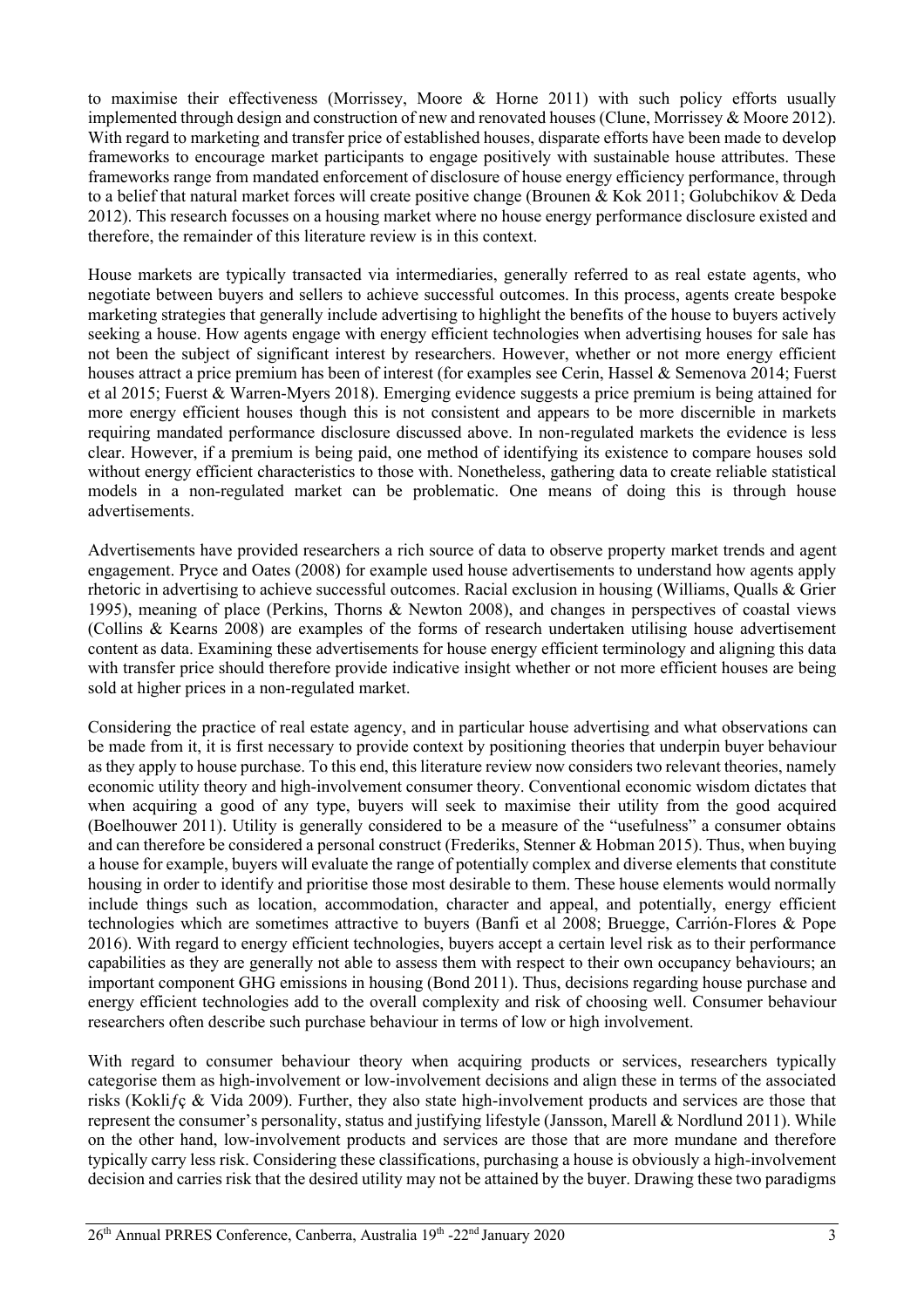together when discussing the inclusion of energy efficient house technologies into accepted house market norms raises the question about how buyers are valuing house energy efficient technologies when purchasing.

When buying a house in which to live buyers will seek a property that meets their household requirements and personal values in order to maximise their utility (usefulness) whilst concurrently aiming to reduce the risk associated with high-involvement decisions. Houses are often seen as a representation of who we are and a potential display of our social status (Semeraro & Fregonara 2013). Typically, they do this by researching market offerings, evaluating suitable options and deciding which property best aligns to their articulated criterion (ibid). With this established norm in the house search process, how buyers' value, if at all, house energy efficient technologies is of increasing importance when considering the effects of GHG emission emanating from anthropogenic activity in housing. However, research investigating willingness to pay for energy efficient technologies has produced mixed results with mandatory reporting appearing to be an important consideration (for examples see Banfi et al 2008; Mandell & Wilhelmsson 2011). Income, education and attitudes all seem to have a positive impact buyer's willingness to pay a price premium for more energy efficient housing. With specific focus on income, positive correlation between family income and willingness to pay for energy efficient housing exists, although results seem to be impacted by the extent of house performance disclosure prior to sale (Marmolejo-Duarte 2018), thereby casting a shadow over regions that do not mandate energy performance disclosure.

Real estate agents, as part of the house transfer process, usually engage with sellers prior to the house being offered for sale and as a result of their appointment have opportunity to influence the marketing structure. If agents perceive a willingness to pay for energy efficient technologies, they would undoubtably include them in any advertisements designed to promote the house for sale. There is emerging evidence in the Australian context to suggest buyers are paying for these technologies (Fruest & Warren-Myers 2018). Therefore, reviewing real estate advertisements to quantify the extent of references made to energy efficient technologies, and any potential correlation to sale price, may provide further evidence of a developing market appetite for these technologies.

This research investigates if evidence exists that house prices are influenced by extant house energy efficient technologies and adopts a unique approach by examining house advertisements written by real estate agents. As this topic is both important and extensive, it can be approached from numerous perspectives. It is therefore important to identify the lens this research adopts to assist the reader's contextual understanding and to this end the following section presents to approach adopted.

### **RESEARCH METHODOLOGY**

The aim of this research is to examine if the level of average annual family income in different suburbs had any implication on the price the buyers are prepared to pay for residential properties with energy efficiency features compared with the ones without them in those particular areas. It does not attempt to examine the actual effect of the advertisement itself upon price attained but rather if properties with advertised energy efficient technologies achieve higher sale prices. The research was confined to the Melbourne Metropolitan Area and the Local Government Areas (LGAs) for the analysis have been selected based on the average annual family income levels for each area as identified by the Australian Bureau of Statistics (ABS). Table 1 below illustrates the Local Government Areas selected for this study.

| <b>Annual family income</b>           | <b>Melbourne suburbs</b>                    |                                    |                                   |                              |  |  |  |  |
|---------------------------------------|---------------------------------------------|------------------------------------|-----------------------------------|------------------------------|--|--|--|--|
|                                       | <b>Northern</b>                             | <b>Eastern</b>                     | Southern                          | Western                      |  |  |  |  |
| Low income $(\$41,600 -$<br>\$64,999  | Cambellfield<br>Reservoir                   | Springvale<br>Dandenong            | Frankston<br>Rye                  | Albanvale<br>Sunshine        |  |  |  |  |
| Mid income $(\$65,000 -$<br>\$103,999 | Gladstone Park<br>Watsonia<br>Greensborough | Doncaster<br>Ringwood<br>Blackburn | Seaford<br>Chelsea<br>Murrumbeena | Melton<br>Sydenham<br>Keilor |  |  |  |  |

|  | Table 1: Local Government Areas selected in the research |  |  |
|--|----------------------------------------------------------|--|--|
|--|----------------------------------------------------------|--|--|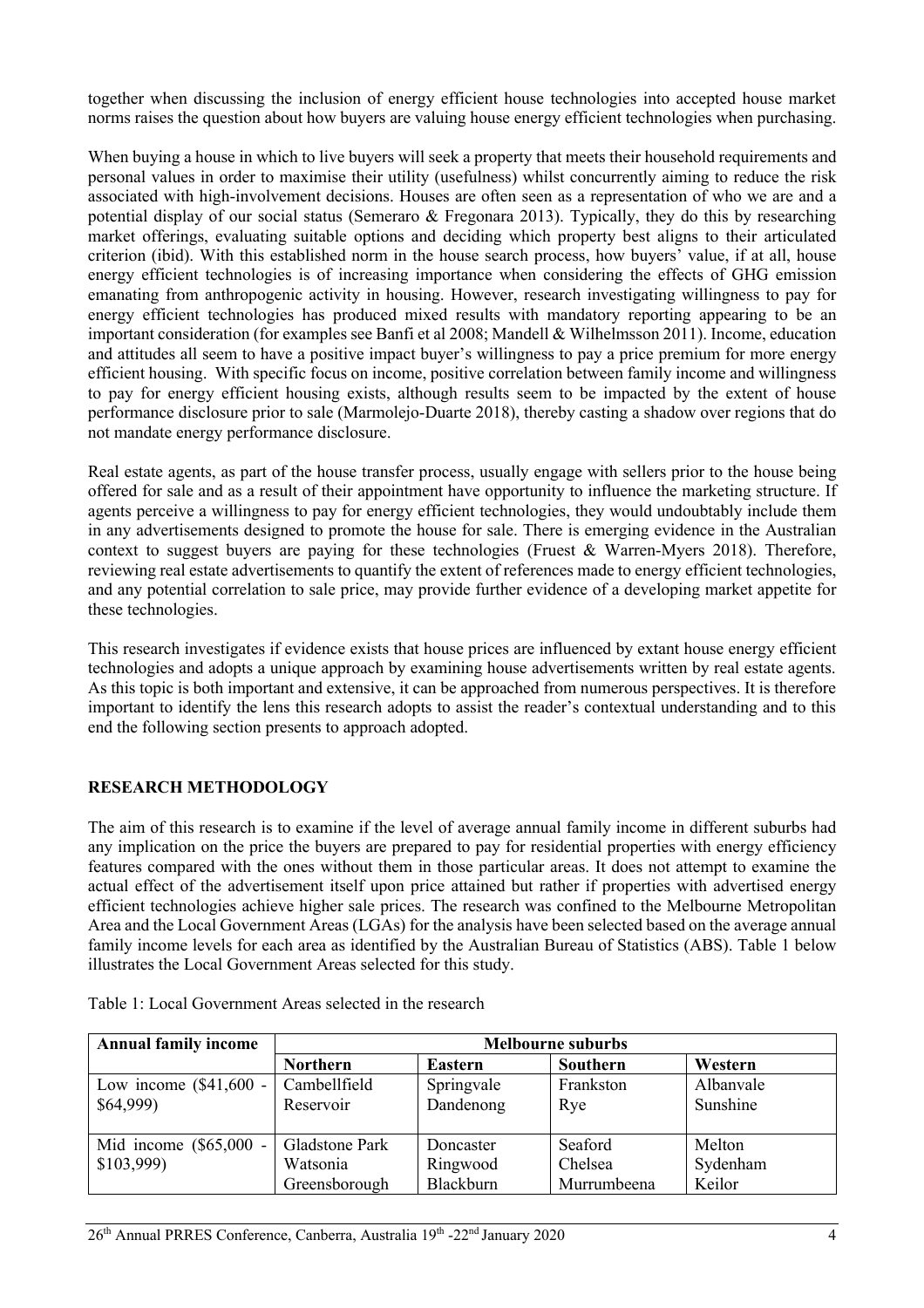| High      | <i>n</i> come | (Over | Y arrambat   | Balwyn     | Gardenvale | Wyndham Vale |
|-----------|---------------|-------|--------------|------------|------------|--------------|
| \$104,000 |               |       | Moonee Ponds | ∴amberwell | Hampton    | Williamstown |

Data used in this study are real estate agent advertisements that were used to promote detached residential properties in these selected LGAs from July 2008 to June 2015. These advertisements were provided by the Real Estate Institute of Victoria (REIV); the REIV represent approximately 70% of all real estate agents in Victoria. From the advertisements, only the properties with 3, 4 or 5 bedrooms were selected for the analysis as these properties tend to have more energy efficiency features due to higher energy costs involved in such houses due to their physical size. The dataset used in this study consisted of 23,540 advertisements with 6,685 advertisements from 'low income areas', 11,992 advertisements from 'mid income areas' and 4,863 advertisements from 'high income' areas. This information was then constructed to form the required dataset for evaluation.

The advertisements were then audited to examine the energy efficient characteristics stated in each advertisement. The most widely available and effective financial incentive available is the government's policies related to solar hot water rebate. Therefore, the energy efficient building technologies considered in this research are those relating to solar and hot water energy efficiency technologies. Energy efficiency related words and phrases within advertisements were first grouped into primary categories that identified the "nature" of the lexis used in order to further understand if the appearance of those words were affected by the introduction and modification of government policies related to solar hot water rebates. Table 1 illustrates the energy efficiency related words and phrases examined and their primary categories.

One limitation to this methodology is differences in house quality. Due to the positive nature of real estate house advertisements it is difficult to extract accurate descriptions of measured quality. Therefore, as this research is exploratory and seeks to ascertain if there is evidence of price differential between houses with and without energy efficient characteristics, it was considered discriminating by income would somewhat overcome this quality issue. That is, similarly priced houses broadly speaking would display similar qualities of finishing and character. Controlling for such attributes would require physical inspection.

| Variable          | Word descriptors (words that SPSS looked for within the |  |  |  |  |  |  |
|-------------------|---------------------------------------------------------|--|--|--|--|--|--|
|                   | advertisement)                                          |  |  |  |  |  |  |
| Solar boosted     | Solar boosted, Solar enhanced                           |  |  |  |  |  |  |
| Solar electricity | Solar electricity, Solar electric                       |  |  |  |  |  |  |
| Solar system      | Solar system                                            |  |  |  |  |  |  |
| Solar energy      | Solar energy, Solar-energy                              |  |  |  |  |  |  |
| Solar HWS         | Solar HWS, Solar hot water, Solar heated, Hot water     |  |  |  |  |  |  |
| Solar power       | Solar power, Solar-power                                |  |  |  |  |  |  |
| Solar panel       | Solar panel                                             |  |  |  |  |  |  |

Table 1: Energy efficiency variables examined in advertisements and their descriptors

The dataset was then explored and tested to find insights on how real estate agents promote solar hot water energy efficient characteristics in their advertisements and, more particularly, to produce evidence whether the words and phrases promoting such characteristics were influenced by the economic characteristics of the area which was measured by the average annual family income. The appearances of solar hot water related words and phrases in the advertisements were first examined in relation to different income groups by using percentages. One-Way ANOVA test was then calculated to examine if there was a significant difference between the mean house prices of properties with and without solar technologies that are located in different income group areas. ANOVA tests compared the variance (variability in house prices) between different groups (believed to be due to the independent variable) with the variability within each of the group (believed to be due to chance) (Pallant 2004).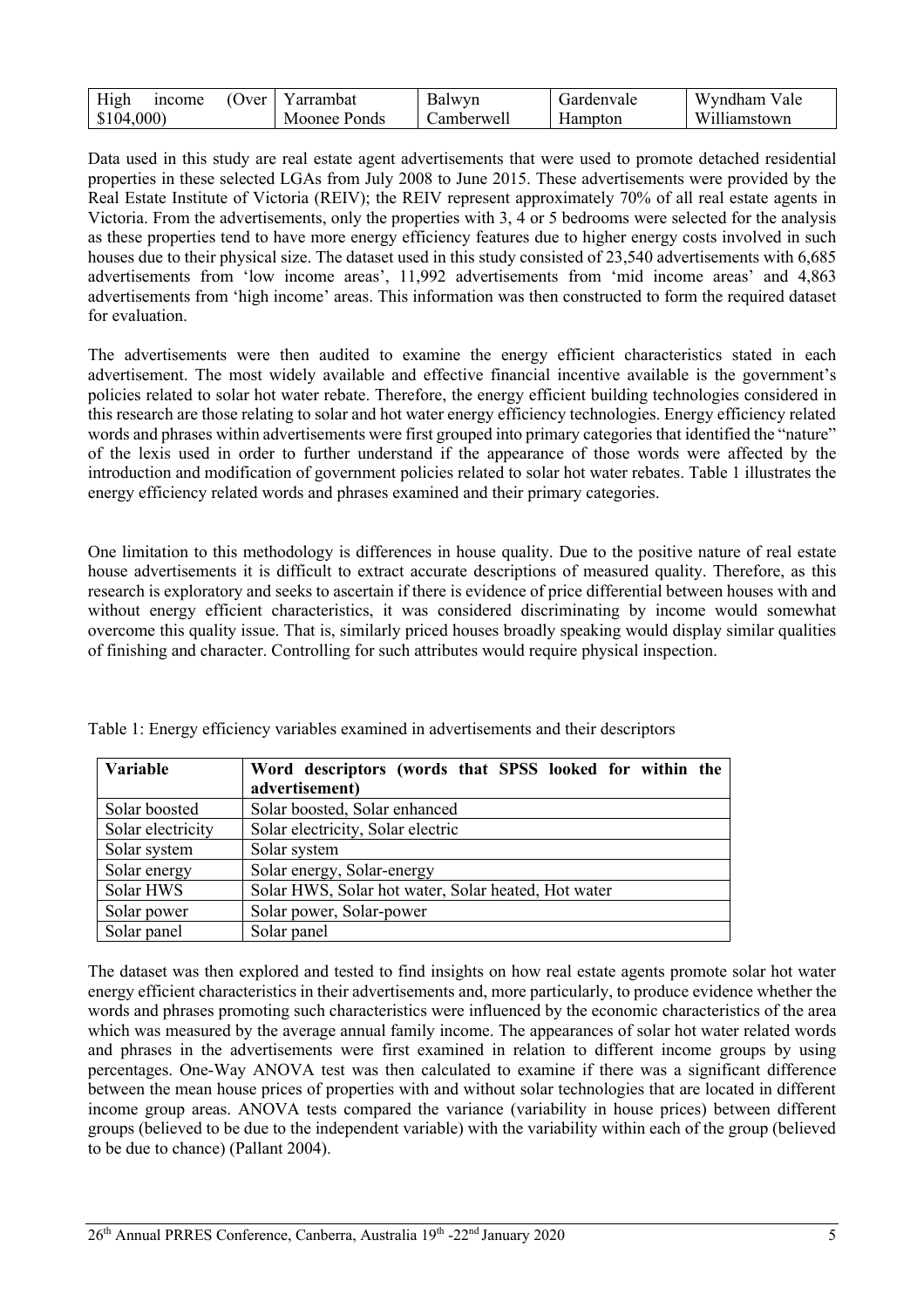### **RESULTS AND DISCUSSION**

The research focus was first placed on examining the appearance of previously identified solar technology keywords and phrases in the advertisements for dwellings in areas with different average annual family income. The results are illustrated in Table 2.

| Table 2: Appearance of solar technology terms in advertisements by income group areas |  |  |
|---------------------------------------------------------------------------------------|--|--|
|                                                                                       |  |  |

| Appearance of solar technology terms          | Income group |               |        |  |
|-----------------------------------------------|--------------|---------------|--------|--|
|                                               | Low          | <b>Medium</b> | High   |  |
| Advertisements with solar technology terms    | 6%           | $11\%$        | $11\%$ |  |
| Advertisements without solar technology terms | 94%          | 89%           | 89%    |  |

Despite the increasing legislative frameworks encouraging energy efficiency in housing, findings suggest that solar technologies are still not commonly used in residential properties. It is necessary here to state what may be considered obvious and that is real estate agents can only promote a given house characteristic if it actually exists. With the financial benefits associated with solar technologies, mention of such characteristics ought to be observed in real estate advertisements if such characteristics were available in the property. However, the findings indicate that properties located in areas with high to medium annual family income tend to have more solar technologies compared to properties located in areas with low annual family income. This suggests that people on low income or experiencing disadvantage may be more vulnerable to increasing energy costs as they have less choice and control to manage costs associated with installing solar technologies.

The research focus was then placed on examining how the appearance of solar technology related words and phrases in the advertisements for dwellings for sale varied over the study period. Results are illustrated in Table 3 and Figure 1.

| Year |                          | <b>Low Income</b>  | <b>Mid Income</b>                         |                    | <b>High Income</b>                        |                    |  |
|------|--------------------------|--------------------|-------------------------------------------|--------------------|-------------------------------------------|--------------------|--|
|      | No. of ads<br>with solar | Annual %<br>Change | No.<br><sub>of</sub><br>ads<br>with solar | Annual %<br>Change | No.<br><sub>of</sub><br>ads<br>with solar | Annual %<br>Change |  |
| 2008 | 8                        |                    | 29                                        |                    | 17                                        |                    |  |
| 2009 | 70                       | 775%               | 137                                       | 372%               | 76                                        | 347%               |  |
| 2010 | 72                       | 3%                 | 137                                       | $0\%$              | 67                                        | $-12%$             |  |
| 2011 | 53                       | $-26%$             | 139                                       | $1\%$              | 56                                        | $-16%$             |  |
| 2012 | 53                       | $0\%$              | 123                                       | $-12\%$            | 48                                        | $-14%$             |  |
| 2013 | 87                       | 64%                | 252                                       | 105%               | 96                                        | 100%               |  |
| 2014 | 113                      | 30%                | 382                                       | 52%                | 150                                       | 56%                |  |
| 2015 | 28                       | $-75%$             | 107                                       | $-72%$             | 43                                        | $-71%$             |  |

Table 3: Appearance of solar technology terms over the study period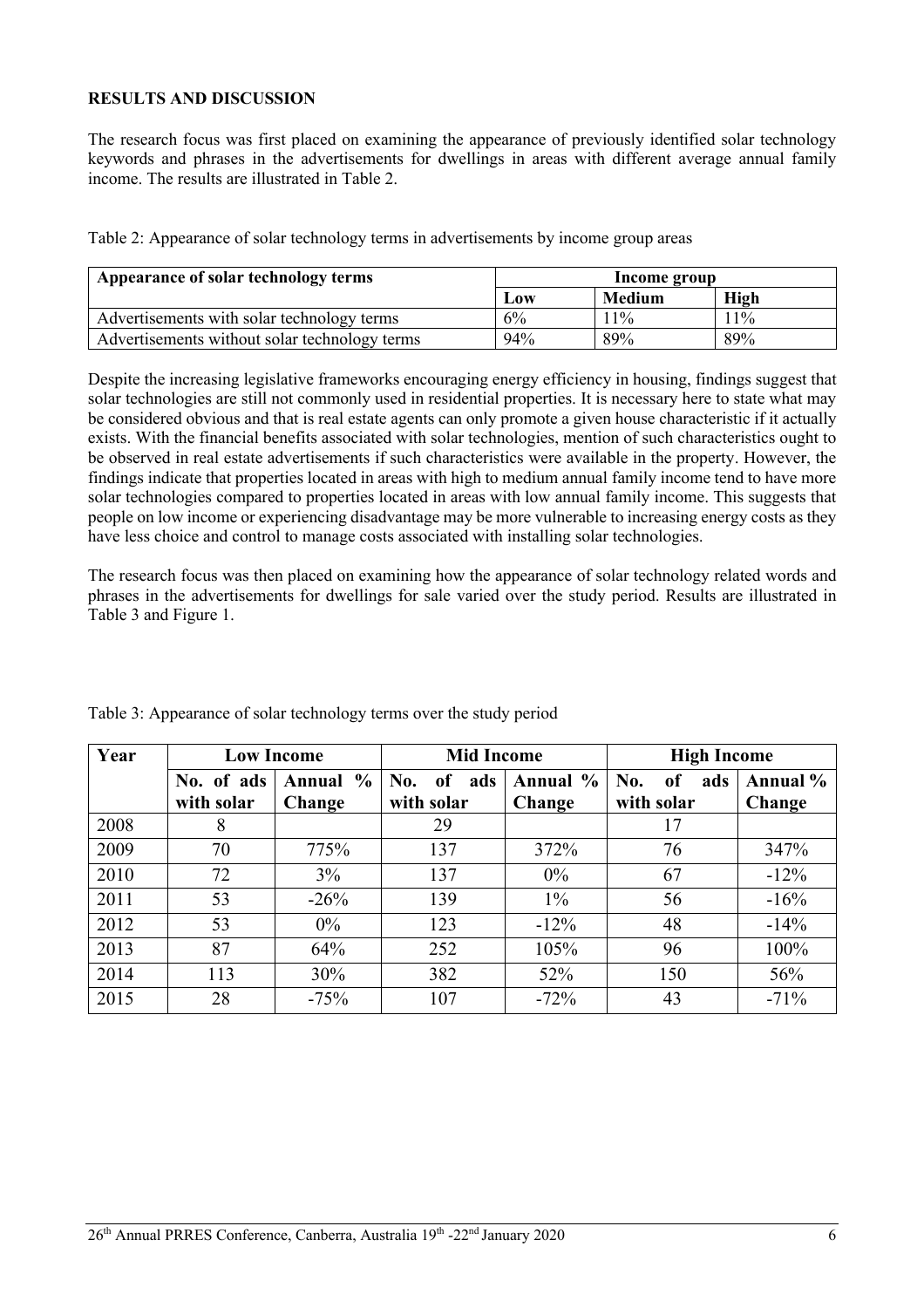

Figure 1: Appearance of solar technology words over the study period

The appearance of solar related energy efficient characteristics in housing advertisements showed some noticeable increases in all three income groups with the introduction of AUD 1000 Solar Hot Water Rebate system in July 2007 for the installation of solar and heat pump hot water systems in existing homes. To be eligible for this rebate, the dwelling had to be the principal place of residence and the applicant's taxable family income had to be less than AUD 100,000. The incentive was further enhanced in 2009 with a new policy with no income limitation and with the rebate increased to AUD 1600. As a result, the appearance of solar related words particularly witnessed a notable escalation during the period of 2009 – 2014. However, the government's financial incentives to promote the installation of solar hot water system were terminated in July 2012. As a result, the annual installations of solar systems in residential properties witnessed some decreases in all three groups as shown in Table 3 and Figure 1.

With further regard to Figure 1, appearances of solar technology keywords in advertisements in regions defined by middle income households is notably higher. This somewhat accords with literature. Higher income households are more likely to engage with environmental issues and technologies (Mills & Schleich 2012). Real estate agents appear to be detecting this engagement and aligning their marketing according. However, this alone does not explain the relatively low level of engagement by high income households. This particular observation could potentially be explained by households seeking to utilise house choice to symbolically demonstrate their values and social status as these households typically place significant importance location and house type in favour of other attributes (Gram‐Hanssen & Bech‐Danielsen 2004; Wu, Zhang & Dong 2013). Thus, given the limited advertising space, real estate agents in these higher-income areas are more likely to emphasise characteristics that highlight socially favourable attributes and less so specific energy efficient characteristics. Middle income households on the other hand are likely to seek ongoing cost saving through reduced energy consumption while lower income households are typically limited in their ability to purchase house energy efficient technologies (Ramos, Labandeira & Löschel 2016). A more thorough examination of the nuanced variances between each income category is required but beyond the scope of this research and is therefore recognized as a limitation.

The extant literature suggests there is an increasing body of evidence that better energy performance in housing positively affects their values and hence selling prices (Cerin, Hassel & Semenova 2014; Fuerst et al 2015; Fuerst & Warren-Myers 2018). Contemporary literature also suggests higher income buyers are more prepared to pay a price premium for more energy efficient houses (Högberg 2013). While these findings may vary regionally with regulatory disclosure and climate potentially influencing results, the researchers considered that household wealth will influence attitudes towards house energy efficient technologies in some way. In the next step of data analysis, one-way between-groups of analysis of variance (ANOVA) was conducted to examine if there was a significant difference between the house prices paid for properties with solar technologies compared to the properties without them for the properties located in areas with different annual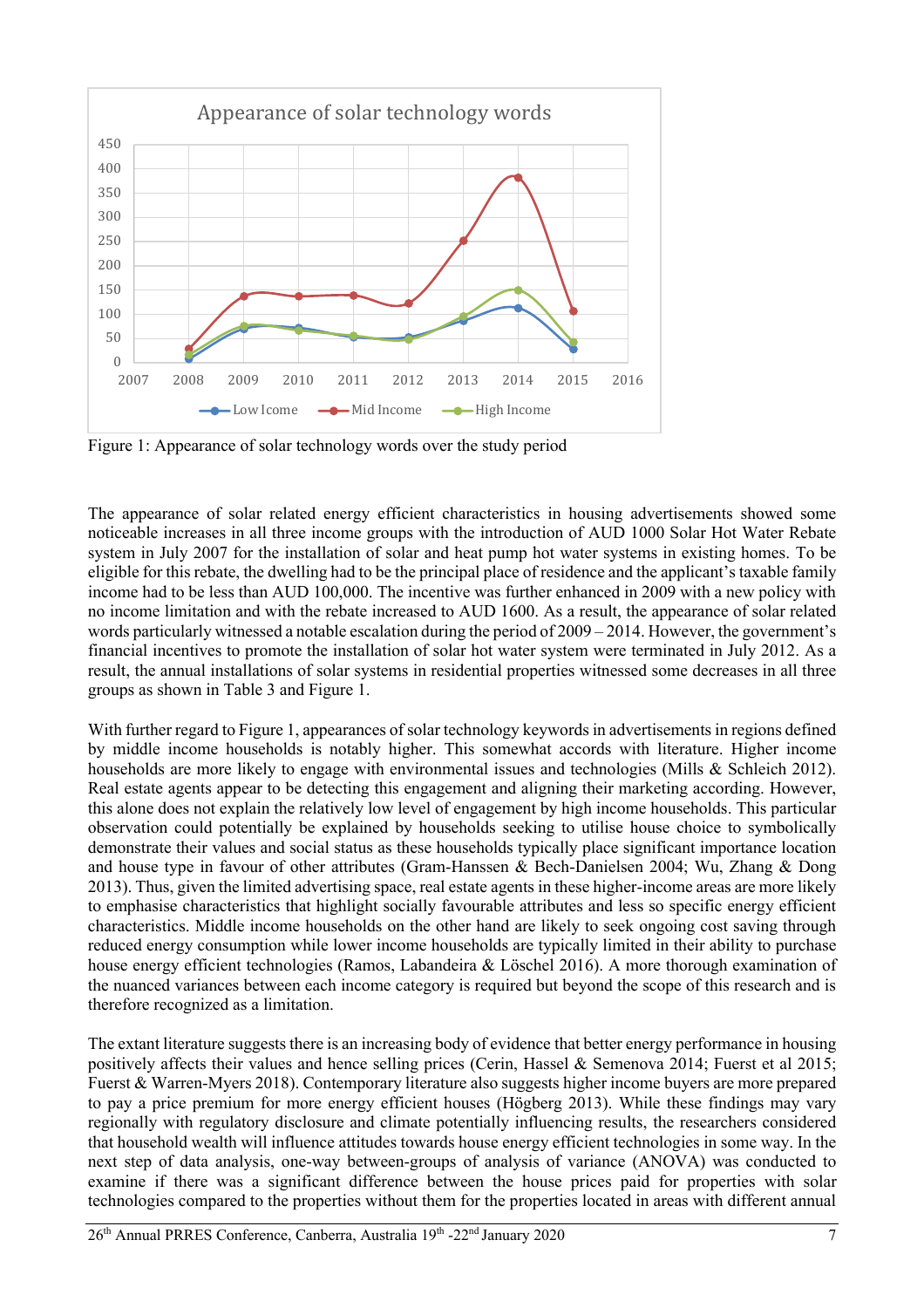family income. Firstly, the house prices of properties with and without solar technologies were examined and the results are illustrated in Table 3 below.

Table 3: Mean house prices with and without solar technology

| salePrice             |       |            |                |            |                                     |             |         |         |  |
|-----------------------|-------|------------|----------------|------------|-------------------------------------|-------------|---------|---------|--|
|                       |       |            |                |            | 95% Confidence Interval for<br>Mean |             |         |         |  |
|                       | Ν     | Mean       | Std. Deviation | Std. Error | Lower Bound                         | Upper Bound | Minimum | Maximum |  |
| Low icome no tech     | 6253  | 435771.21  | 149362.715     | 1888.852   | 432068.41                           | 439474.01   | 5656    | 3175000 |  |
| Low income with tech  | 432   | 466646.19  | 154358.157     | 7426.560   | 452049.41                           | 481242.97   | 49100   | 1300002 |  |
| Mid income no tech    | 10777 | 554265.88  | 226975.120     | 2186.398   | 549980.13                           | 558551.62   | 29000   | 4200000 |  |
| Mid income with tech  | 1215  | 617798.16  | 264058.836     | 7575.522   | 602935.59                           | 632660.73   | 195000  | 4450000 |  |
| High income no tech   | 4367  | 1105326.53 | 659465.469     | 9979.309   | 1085762.03                          | 1124891.04  | 177000  | 6620000 |  |
| High income with tech | 496   | 361983.63  | 874881.869     | 39283.356  | 1284800.95                          | 1439166.30  | 215000  | 6350000 |  |
| Total                 | 23540 | 643709.50  | 443243.709     | 2888.946   | 638046.97                           | 649372.02   | 5656    | 6620000 |  |

#### **Descriptives**

The results show that in the mean house prices of properties with solar technologies were higher in all three groups compared to the properties without solar technologies. The highest price difference of \$256,657 was observed in suburbs located in high income group areas while the lowest price difference of \$30,875 was identified in properties located in low income suburbs. The price difference was \$63,532 was recorded in properties located in mid income suburbs.

ANOVA test was then conducted to explore the impact of the average annual family income in the suburbs on the price premium paid for houses with solar technologies compared to the houses without such features. Advertisements were divided into six groups according to the average annual family income (Group 1: houses with no solar in low income areas; Group 2: houses with solar in low income areas; Group 3: houses with no solar in mid income areas; Group 4: houses with solar in mid income areas; Group 5: houses with no solar in high income areas; Group 6: houses with solar in high income areas). The results are shown in Table 4.

Table 4: ANOVA test results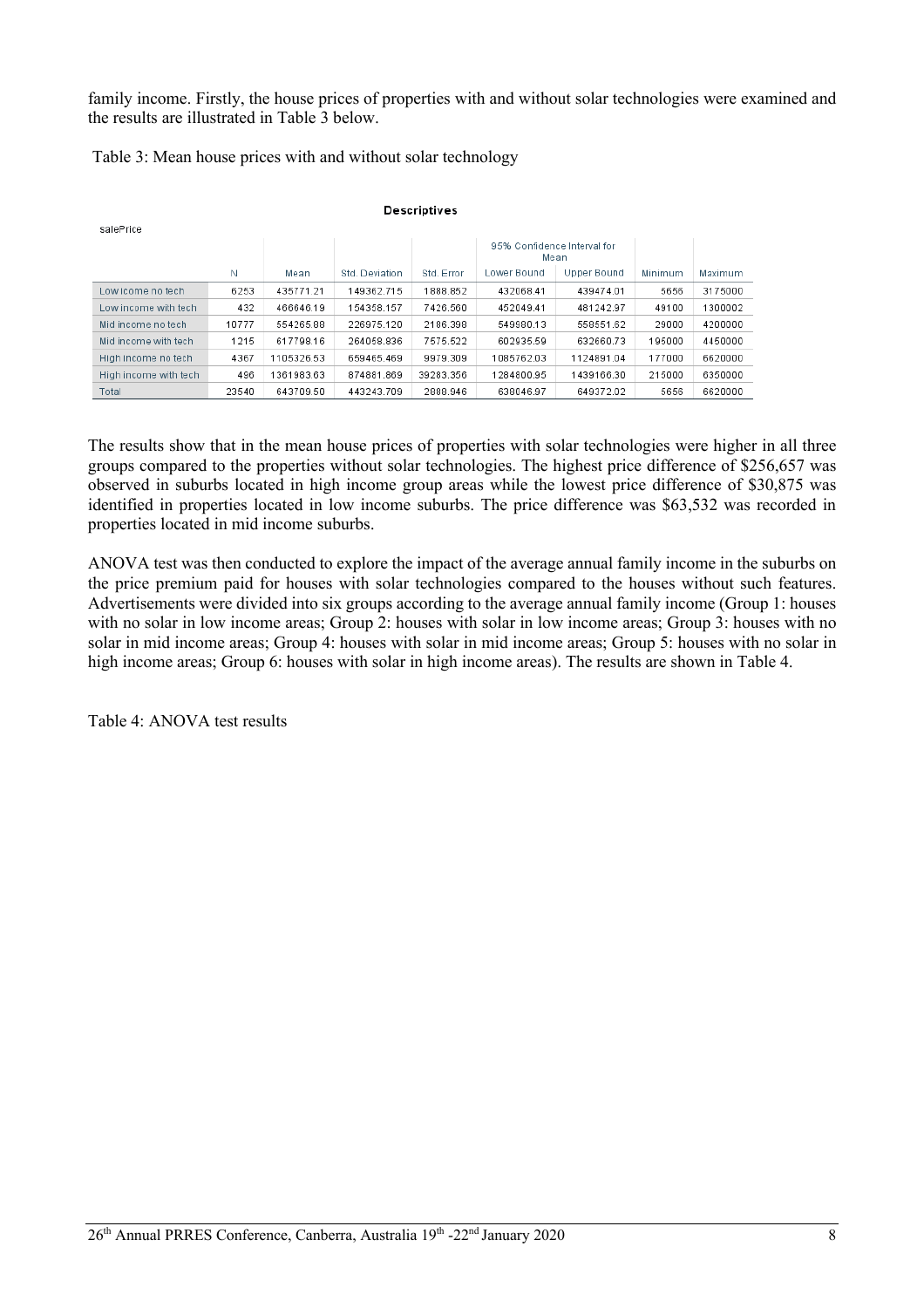#### **Multiple Comparisons**

#### Dependent Variable: salePrice Tukey HSD

|                       |                       | Mean<br>Difference (I- |            |      |              | 95% Confidence Interval |
|-----------------------|-----------------------|------------------------|------------|------|--------------|-------------------------|
| (I) Income            | (J) Income            | J)                     | Std. Error | Sig. | Lower Bound  | <b>Upper Bound</b>      |
| Low icome no tech     | Low income with tech  | $-30874.984$           | 17959.181  | .519 | $-82057.59$  | 20307.62                |
|                       | Mid income no tech    | $-118494.668$          | 5738.998   | .000 | $-134850.47$ | $-102138.86$            |
|                       | Mid income with tech  | $-182026.947$          | 11318.574  | .000 | -214284.21   | -149769.68              |
|                       | High income no tech   | $-669555.325$          | 7119.481   | .000 | $-689845.42$ | $-649265.22$            |
|                       | High income with tech | $-926212.415$          | 16840.562  | .000 | -974207.02   | -878217.81              |
| Low income with tech  | Low icome no tech     | 30874.984              | 17959.181  | .519 | -20307.62    | 82057.59                |
|                       | Mid income no tech    | $-87619.683$           | 17713.914  | .000 | -138103.29   | $-37136.08$             |
|                       | Mid income with tech  | $-151151.963$          | 20222.680  | .000 | $-208785.40$ | $-93518.52$             |
|                       | High income no tech   | $-638680.340$          | 18208.066  | .000 | -690572.25   | -586788.43              |
|                       | High income with tech | $-895337.431$          | 23758.181  | .000 | -963046.84   | -827628.02              |
| Mid income no tech    | Low icome no tech     | 118494.668             | 5738.998   | .000 | 102138.86    | 134850.47               |
|                       | Low income with tech  | 87619.683              | 17713.914  | .000 | 37136.08     | 138103.29               |
|                       | Mid income with tech  | $-63532.279$           | 10925.231  | .000 | $-94668.54$  | -32396.02               |
|                       | High income no tech   | $-551060.657$          | 6475.923   | .000 | $-569516.65$ | $-532604.66$            |
|                       | High income with tech | $-807717.747$          | 16578.754  | .000 | -854966.21   | -760469.28              |
| Mid income with tech  | Low icome no tech     | 182026.947             | 11318.574  | .000 | 149769.68    | 214284.21               |
|                       | Low income with tech  | 151151.963             | 20222.680  | .000 | 93518.52     | 208785.40               |
|                       | Mid income no tech    | 63532.279              | 10925.231  | .000 | 32396.02     | 94668.54                |
|                       | High income no tech   | -487528.378            | 11709.466  | .000 | $-520899.66$ | $-454157.09$            |
|                       | High income with tech | $-744185.468$          | 19236.141  | .000 | -799007.33   | -689363.61              |
| High income no tech   | Low icome no tech     | 669555.325             | 7119.481   | .000 | 649265.22    | 689845.42               |
|                       | Low income with tech  | 638680.340             | 18208.066  | .000 | 586788.43    | 690572.25               |
|                       | Mid income no tech    | 551060.657             | 6475.923   | .000 | 532604.66    | 569516.65               |
|                       | Mid income with tech  | 487528.378             | 11709.466  | .000 | 454157.09    | 520899.66               |
|                       | High income with tech | $-256657.090$          | 17105.730  | .000 | $-305407.41$ | -207906.77              |
| High income with tech | Low icome no tech     | 926212.415             | 16840.562  | .000 | 878217.81    | 974207.02               |
|                       | Low income with tech  | 895337.431             | 23758.181  | .000 | 827628.02    | 963046.84               |
|                       | Mid income no tech    | 807717.747             | 16578.754  | .000 | 760469.28    | 854966.21               |
|                       | Mid income with tech  | 744185.468             | 19236.141  | .000 | 689363.61    | 799007.33               |
|                       | High income no tech   | 256657.090             | 17105.730  | .000 | 207906.77    | 305407.41               |

\*. The mean difference is significant at the 0.05 level.

Results show that there was a statistically significant difference at the  $p<0.05$  level in residential house prices for the six groups (*F (5, 23,534) = 2390, p = 0.0*). The findings suggest that the mean sale price for properties with solar technologies in properties located in high income areas (*M = 1,361,984; SD = 874,882*) was significantly higher from the mean sale price of houses without solar technologies (*M = 1,105,327; SD = 659,465*). Similar findings were observed in properties located in mid income areas with a significantly higher mean sale price for properties with solar technologies ( $M = 617,798$ ;  $SD = 264,059$ ) compared to the mean sale price of properties without such features ( $M = 554,266$ ;  $SD = 226,975$ ). Interestingly, the findings identify that the actual difference in the mean sale prices with and without solar technologies in the properties located in the areas with low income was not statistically different (properties with solar technologies: *M = 466,646; SD = 154,358* and properties without solar technologies: *M = 435,771; SD = 149,363*).

The observation of no statistical variance between means of house prices with and without solar technologies in low-income households is considered to be pragmatic and somewhat expected. Lower income households in Victoria are typically restricted in regard to housing choice. Smaller, more uniformly designed and constructed houses are representative of this market segment. Therefore, variations in house quality and size would be the result of greater care and possible extensions when householders are able to afford that. On the other hand, households with higher incomes logically have greater choice regarding house design and construction and as a result tend to create more customised dwellings. Therefore, with less access to funds, housing stock would be expected to remain somewhat similar and exhibit fewer solar technologies as lower income households are characteristically restricted in their ability to engage with these technologies. With regard to access to solar technologies, this cohort is heavily reliant on government subsidies. Overall, these results appear to be confirming literature presented in that a price premium for more energy efficient housing in non-regulated markets is emergent (Gardener et al 2019). This is particularly so in areas that are characteristic of higher income households.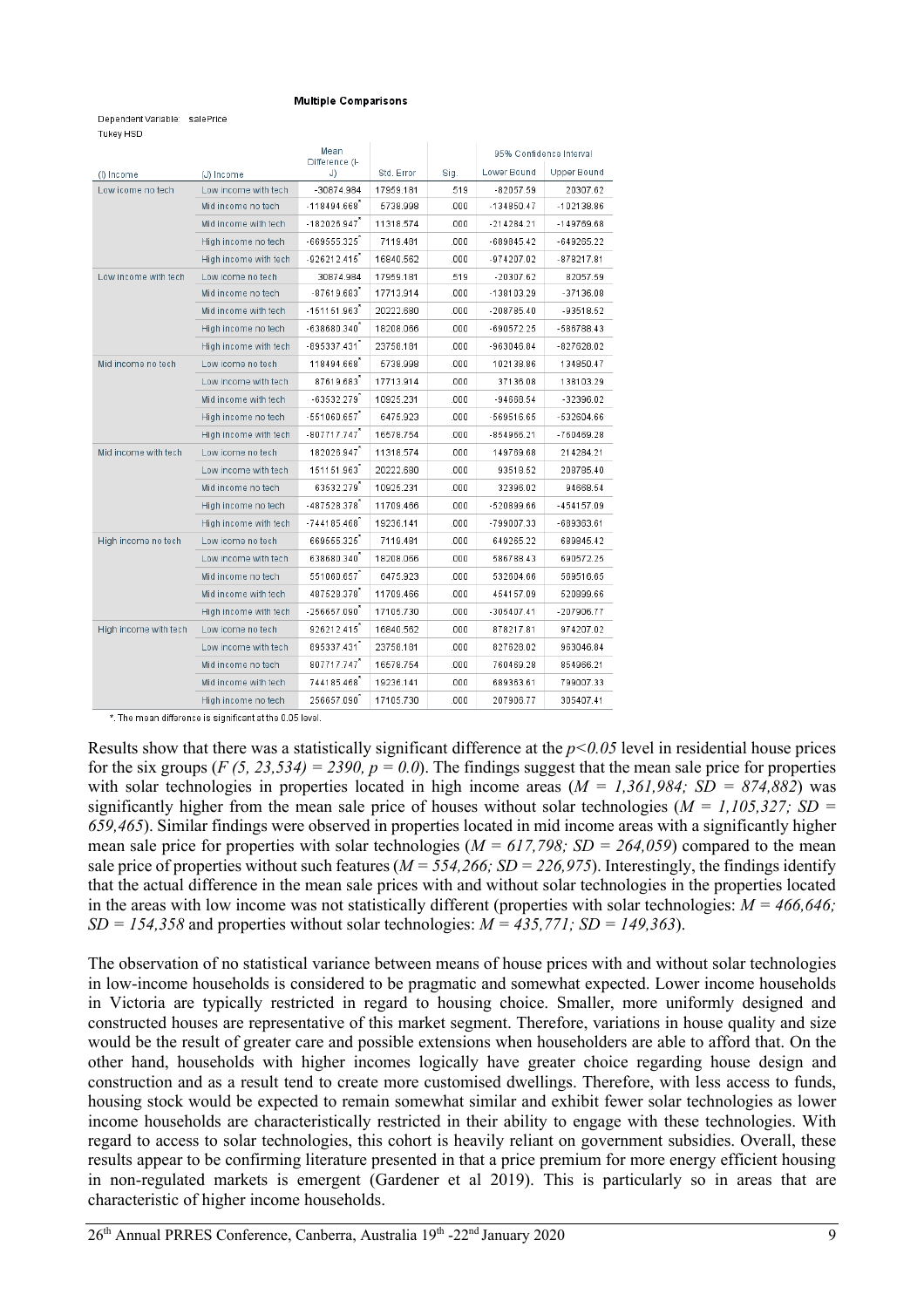#### **CONCLUSION (Implications)**

The aim of this paper was to examine if evidence existed that buyers are paying a premium for houses with existing energy efficient technologies, in particular, solar technologies and this was done with regard to levels of family income defined by the ABS in Victoria, Australia. Further, this research was conducted in a housing market where it is not regulated that house energy efficiency performance be disclosed. The approach adopted was to examine advertisements written by real estate agents. This approach was justified through the behavioural practices of agents of promoting house features that are perceived as being sought after by buyers in their respective marketplace. By examining the means of house transfer prices for houses with and without solar lexis within advertisements, it was found there was a statistically significant difference in areas of relatively higher family income. It is also noted that advertisements in middle and high-income areas had a greater frequency of appearances of solar terminology. This finding supports the discourse of previous literature in that higher income families are more likely to engage with house energy efficient characteristics and there is emergent evidence of price premium for such houses (Mandell & Wilhelmsson 2011).

The paper concludes with the acknowledgement that the methodology adopted in this research cannot provide conclusive evidence that house buyers are willing to pay for more energy efficient houses. Rather, it has achieved its aim to add to the body of knowledge regarding this important topic from the unique perspective of how real estate agents are engaging with these technologies in advertising and in this, show evidence of positive growth towards a developing market appetite for more energy efficient housing. To the extent of the researchers' knowledge, attempts to ascertain the influence of energy efficient technologies on house prices using advertisements as the unit of analysis has not been done previously. It was for this reason this research was somewhat exploratory in nature. Therefore, further research is required to better understand the impact of house energy efficient technologies on transfer prices.

Finally, the results also highlight that income levels remain a barrier for engagement with house energy efficient technologies and that future policy must in some way address this obstacle, and in doing so address the potential of issue of energy poverty among lower income families.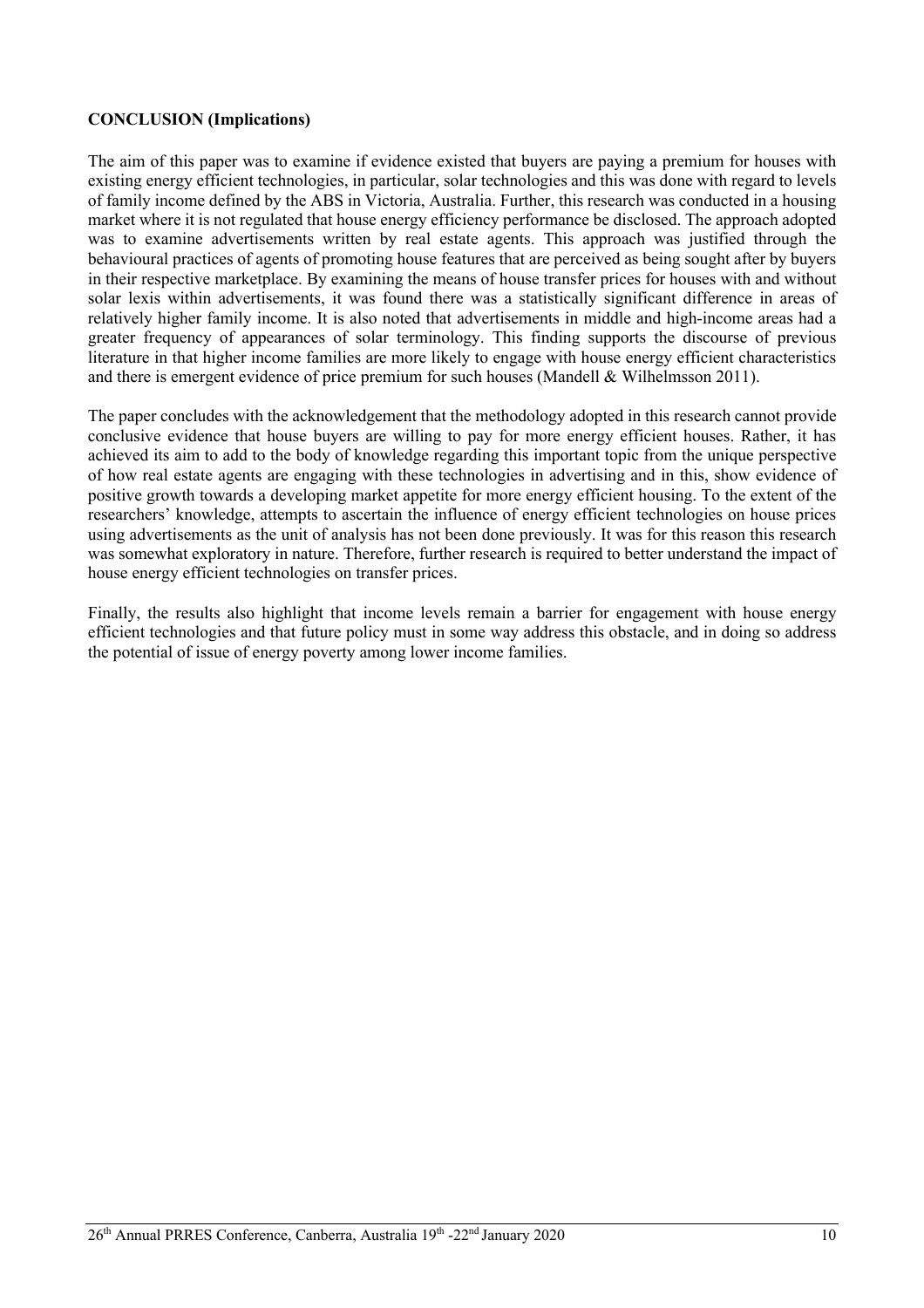## **REFERENCES**

Agboola, AO, Ojo, O & Amidu, A-R 2012, 'Investigating influences on real estate agents' ethical values: the case of real estate agents in Nigeria', International Journal of Strategic Property Management, vol. 16, no. 3, pp. 298-315.

Banfi, S, Farsi, M, Filippini, M & Jakob, M 2008, 'Willingness to pay for energy-saving measures in residential buildings', Energy Economics, vol. 30, no. 2, pp. 503-516.

Barrett, S & Dannenberg, A 2013, 'Sensitivity of collective action to uncertainty about climate tipping points', Nature Climate Change, vol. 4, p. 36.

Beangstrom, T & Adendorff, R 2013, 'An APPRAISAL analysis of the language of real estate advertisements', Southern African Linguistics and Applied Language Studies, vol. 31, no. 3, pp. 325-347.

Boelhouwer, P 2011, 'Neo-classical Economic Theory on Housing Markets and Behavioural Sciences: Ally or Opponent?', Housing, Theory and Society, vol. 28, no. 3, pp. 276-280.

Bond, S 2011, 'Barriers and drivers to green buildings in Australia and New Zealand', Journal of Property Investment and Finance, vol. 29, no. 4, pp. 494-509.

Brounen, D & Kok, N 2011, 'On the economics of energy labels in the housing market', Journal of Environmental Economics and Management, vol. 62, no. 2, pp. 166-179.

Bruegge, C, Carrión-Flores, C & Pope, JC 2016, 'Does the housing market value energy efficient homes? Evidence from the energy star program', Regional Science and Urban Economics, vol. 57, pp. 63-76.

Cerin, P, Hassel, LG & Semenova, N 2014, 'Energy performance and housing prices', Sustainable Development, vol. 22, no. 6, pp. 404-419.

Clune, S, Morrissey, J & Moore, T 2012, 'Size matters: House size and thermal efficiency as policy strategies to reduce net emissions of new developments', Energy Policy, vol. 48, pp. 657-667.

Collins, D & Kearns, R 2008, 'Uninterrupted views: real-estate advertising and changing perspectives on coastal property in New Zealand', Environment and planning. A, vol. 40, no. 12, pp. 2914-2932.

Frederiks, ER, Stenner, K & Hobman, EV 2015, 'Household energy use: Applying behavioural economics to understand consumer decision-making and behaviour', Renewable and Sustainable Energy Reviews, vol. 41, pp. 1385-1394.

Fuerst, F, McAllister, P, Nanda, A & Wyatt, P 2015, 'Does energy efficiency matter to home-buyers? An investigation of EPC ratings and transaction prices in England', Energy Economics, vol. 48, no. 0, pp. 145- 156.

Fuerst, F & Warren-Myers, G 2018, 'Does voluntary disclosure create a green lemon problem? Energyefficiency ratings and house prices', Energy Economics, vol. 74, pp. 1-12.

Fuller, RJ & Crawford, RH 2011, 'Impact of past and future residential housing development patterns on energy demand and related emissions', Journal of Housing and the Built Environment, vol. 26, no. 2, pp. 165-183.

Gardner, J, White, S, Leviston, Z, Greenhill, M, Adams, H & Romanach, L 2019, 'Consumer Responses to Rating Tools and Residential Energy Efficiency Disclosure', in Decarbonising the Built Environment, Springer, pp. 387-404.

Gram‐Hanssen, K & Bech‐Danielsen, C 2004, 'House, home and identity from a consumption perspective', Housing, Theory and Society, vol. 21, no. 1, pp. 17-26.

Golubchikov, O & Deda, P 2012, 'Governance, technology, and equity: An integrated policy framework for energy efficient housing', Energy Policy, vol. 41, pp. 733-741

Högberg, L 2013, 'The impact of energy performance on single-family home selling prices in Sweden', Journal of European Real Estate Research, vol. 6, no. 3, pp. 242-261.